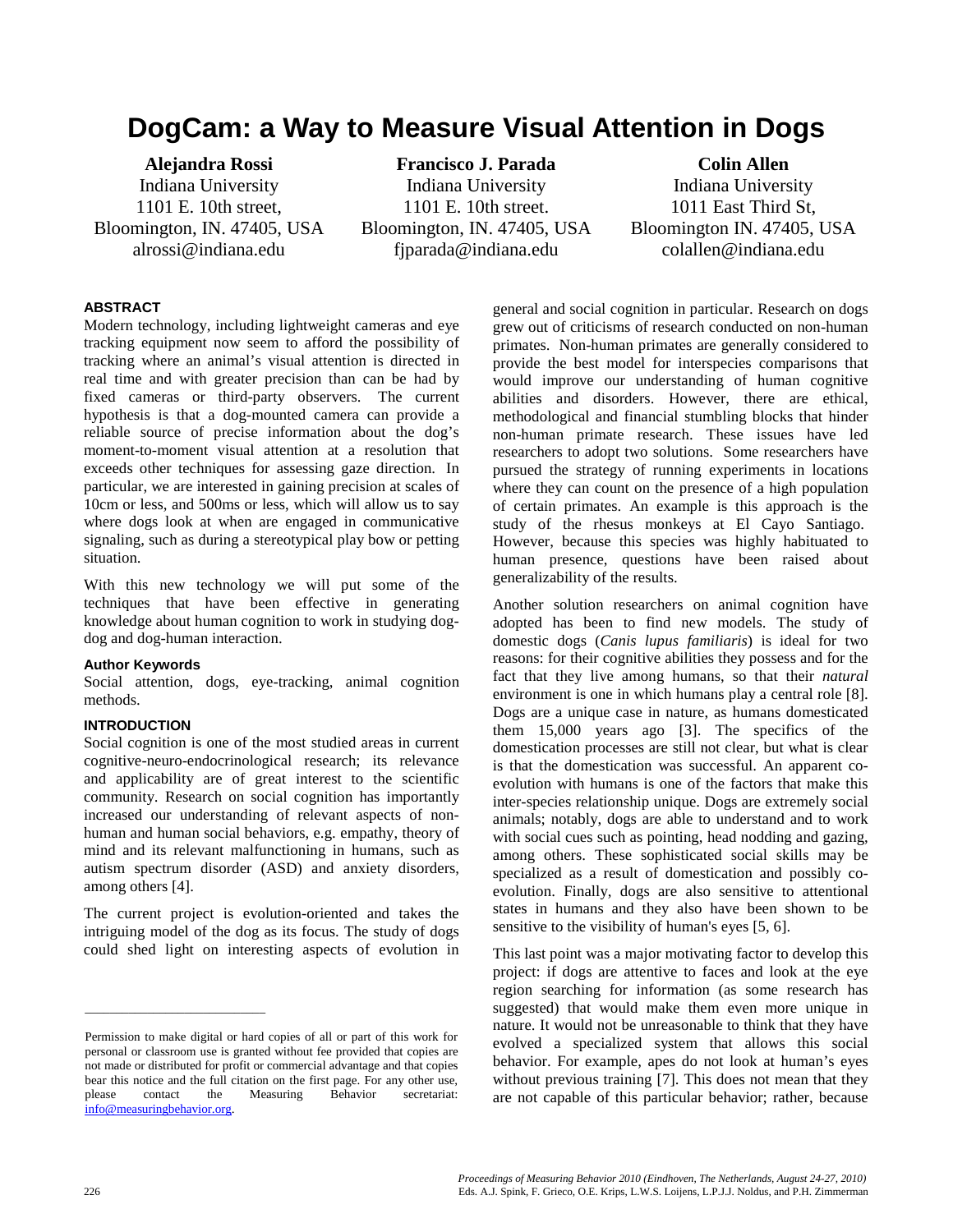apes, such as chimpanzees, have a strict social hierarchy, eye contact can be read as a sign of aggression.

Interestingly, the dog's closest relative – the wolf - does not look spontaneously at faces, does not follow gazes, and, in general, performs worse in all of the aforementioned tasks than dogs do.

Domestication processes could explain why dogs can and do look at faces. And even though dogs are not 'visual animals', the simple possibility of measuring the visual field or measuring the dog's gaze is a huge step in animal cognition research, where third-person view recordings and behavioral description has been the leading approach. In the next section we will explain the methods a little bit further.

#### **METHODOLOGICAL APPROACH**

Unfortunately, the evidence for social cognitive abilities in non-human animals, specifically of gaze-related behaviors, is still weak. Researchers in animal cognition rely primarily on third-person behavioral measures. Studies typically focus on where the animal looks and use video cameras to record the experimental sessions. Due to several practical constraints, data gathered in this way does not tell much about the exact location of where the animal's attention is directed.

These methodological issues have led us to develop new methods to investigate with higher precision and accuracy where the dog's focus of attention is directed in sociocognitive tasks; specifically, we have developed the use of a head-mounted camera since it can provide a reliable source of precise information about the dog's moment-to-moment visual attention at a resolution that exceeds other techniques for assessing behaviors.

In particular, we are interested in gaining precision at scales of 10cm or less, and 1000ms or less, which will allow us to roughly estimate gaze direction (and indirectly attentional focusing). Hence, we are able to determine, for example,



**Figure 1. Whiteboard with calibration dots.**

precisely which portions of a play partner's body are relevant when the partner is engaged in communicative signaling, such as during a stereotypical play bow or petting situation. In order to relate behaviors between human and dog, the human participants wear a portable human eyetracking system and the dog participant wear a DogCam. These video streams are synchronized in time. We have designed and built two DogCam models and we will briefly present them here.

**DogCam-v1.** This model consists in a head-mounted camera using a specially designed harness that is comfortably adjusted to the dog's head. The participant dog is trained to wear the harness (without the camera) for a period of a week. During this accommodation period the dog has to play with the owner during 25 minutes or so in a daily basis. After this period we can carry on with the experiments. Even though, DogCam-v1 records the dog's visual field, in order to analyze the data we need to make a rudimentary calibration.

**Calibrating DogCam-v1.** The owner commands the dog to sit and we present a whiteboard in front of the dog. We position the whiteboard in order to fill the whole visual field that the camera can record (fig 1). In the whiteboard there are 13 calibration dots and we used a treat to attract the dog's attention to a dot (fig 2). After the dog looks at the treat (and therefore the calibration dot) we give the treat to the dog. After completing all 13 dots the experimental procedure can begin.

**Analyzing DogCam-v1 data.** The video stream is converted into frames. Our cameras record 30 frames per second; so in a normal 20-minute recording, 36000 images are obtained. The images are loaded into Matlab in order to be further analyzed. We use the calibration frames to define an 'interest area', this procedure is just a simple pixel cropping using the degrees of freedom of the dog's head movement plus the degrees of freedom of the dog's eye movement when attending to the treat as expressed in the recorded visual field (fig 3). Now within the new reduced resolution region-of-interest (ROI) we can count frames of important events or run a saliency map algorithm (or any other machine vision technique such as Image Segmentation, Event Detection or Object Recognition algorithms) to define important features. Preliminary data



**Figure 2. Two frames showing when the dog directs its attention to the treat. Each frame will contribute with 1 point that will help to define a ROI.**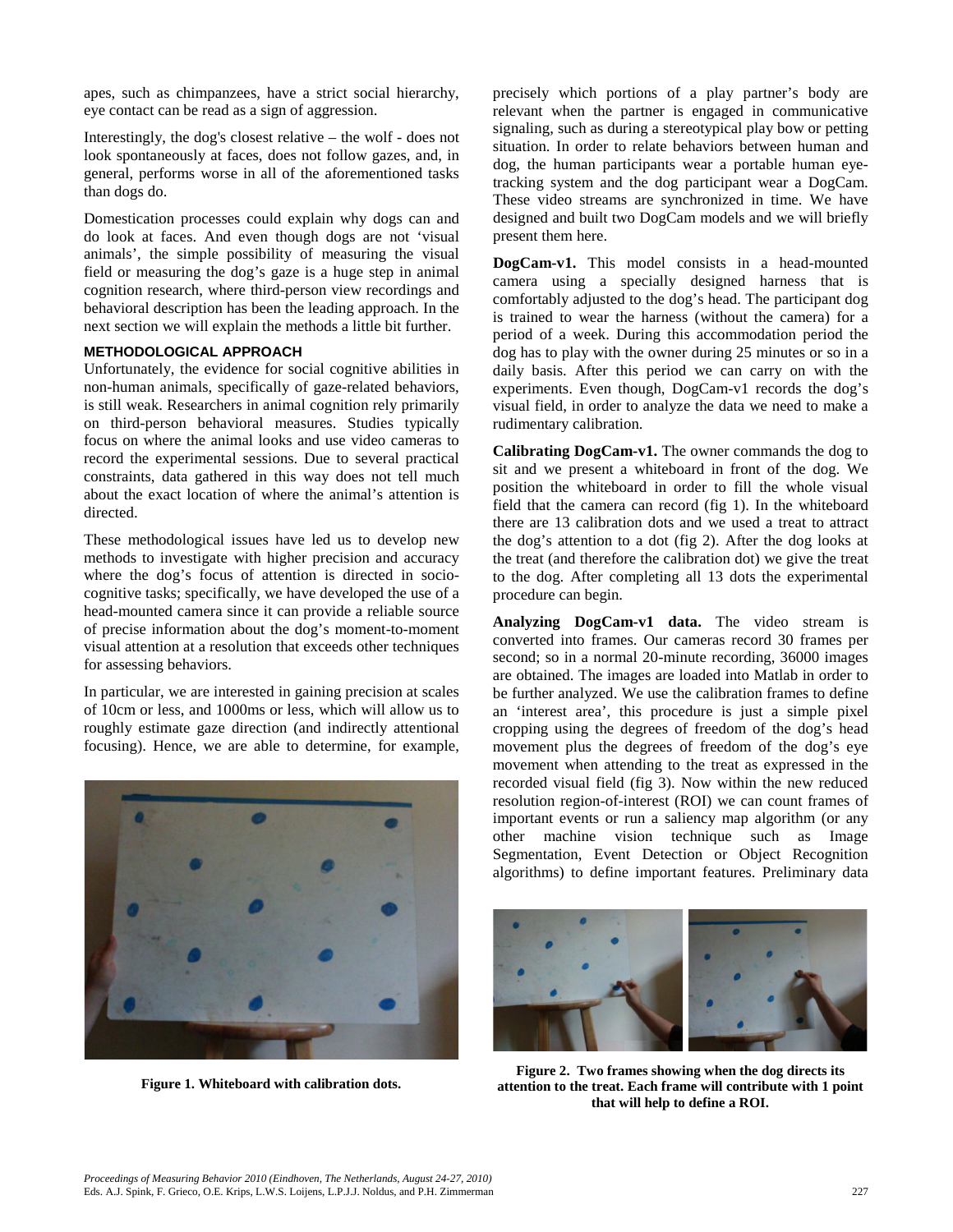

**Figure 3. Same frame as fig 1. ROI plotted on top defined with 1950 points extracted from the calibration frames. Shape irregularity due to different dog's movement when looking at each treat/dot.**

gathered using DogCam-v1 [5] have shown that when dogs are in a normal playing interaction with their owner, the owner's face stays within the ROI more time than any other part of the body. Hands and arms are highly salient as well. Presumably so as to gather information related to what it is going on at a specific moment in a given context. On the other hand when analyzing the same frames on the human eye-tracking data, we could see that humans look at the dog's eye and face during the interaction.

One may argue that dogs may benefit from having eye contact with humans and reading other biological movement produced by the owners. The explanation may be simple: domestic dogs live among humans and most of the time they are also reared among us. So they might have been pushed, evolutionarily speaking, to look where humans are most expressive, namely in the face. This might be an indicator of the dog's cognitive skills. If they actually developed the ability to make eye contact with humans and to react to this contact, several of the new data about doghuman interactions would thereby be explained.

After obtaining the Bloomington Indiana Animal Care and Use Committee (BIACUC, protocol number 09-002) approval, we ran several experiments aimed both at obtaining data and at learning what adjustments would have to be made for a successful head-mounted camera experiment with dogs.

**DogCam-v2.** Due to the questions raised by the DogCamv1 data and the technical restrictions it has, we recently developed the next version. This model resembles a human eye-tracking system in its totality. The harness of the original DogCam was replaced by a set of Doggles, goggles for dogs, a popular pet accessory [9]. DogCam-v2 consists of two cameras, one of them is pointing to the world and the other one is pointing to the dog's eye. The accommodation

period is done with the new model as well, in this case the dog has to get used to wearing the doggles, which takes almost no time (most owners have reported that their dogs seem to wear the doggles comfortably after just a couple of days).

**Calibrating DogCam-v2.** The calibration procedure is exactly the same that we explained in the DogCam-v1 calibration section.

**Analyzing DogCam-v2 data.** Now that DogCam is an actual eyetracker. We use ExpertEyes open source eyetracking application to pre-process the data [1]. Now that human and dog participants are wearing eye-tracking systems we can apply the very same analysis techniques.

Right now we are gathering data with our new DogCam model in a simple playing situation and we expect to successfully combine the data with the human-eyetracker one. In the future we may want to explore interactions between conspecifics or create more sophisticated experiments in order to explore an isolated behavior or investigate some other interactions between humans and dogs.

# **CONCLUSION**

Research on animal cognition gives some light to how cognitive processes work in different species and therefore may allow us to better understand human evolution through comparative analysis. Thus, it is not surprising that the literature in animal cognition has increased in number of papers submitted, methodologies and species used. Nevertheless new improvements in research methods are still needed to address complex questions about complex behaviors in animals.

The goal of this project is to develop equipment and techniques that can be deployed experimentally in future studies.

# **REFERENCES**

- 1. Akavipat, R., Parada, F.J. Busey, T.A. ExpertEyes: An OpenSource Eyetracking Application. [Online] Available [http://code.google.com/p/experteyes/,](http://code.google.com/p/experteyes/) June 30, 2009.
- 2. Babcock, J.S. & Pelz, J. (2004). Building a lightweight eyetracking headgear, ETRA 2004: Eye Tracking Research and Applications Symposium, 109-113.
- 3. Hare, B., Brown, M., Williamson, C., & Tomasello, M. The domestication of social cognition in dogs. *Science, 298*, 5598 (2002), 1634-1636.
- 4. Lieberman, M. D. (2010). Social cognitive neuroscience. S. T. Fiske, D. T. Gilbert, & G. Lindzey (Eds). *Handbook of Social Psychology* (5th ed.), New York, NY: McGraw-Hill, 143-193.
- 5. Miklósi, Ádám. (2007). *Dog behavior, evolution and cognition*. Oxford: University Press.
- 6. Rossi, A. Parada, FJ. & Allen, C. Dogcam: A way to measure visual patterns in social interactions in dogs. In